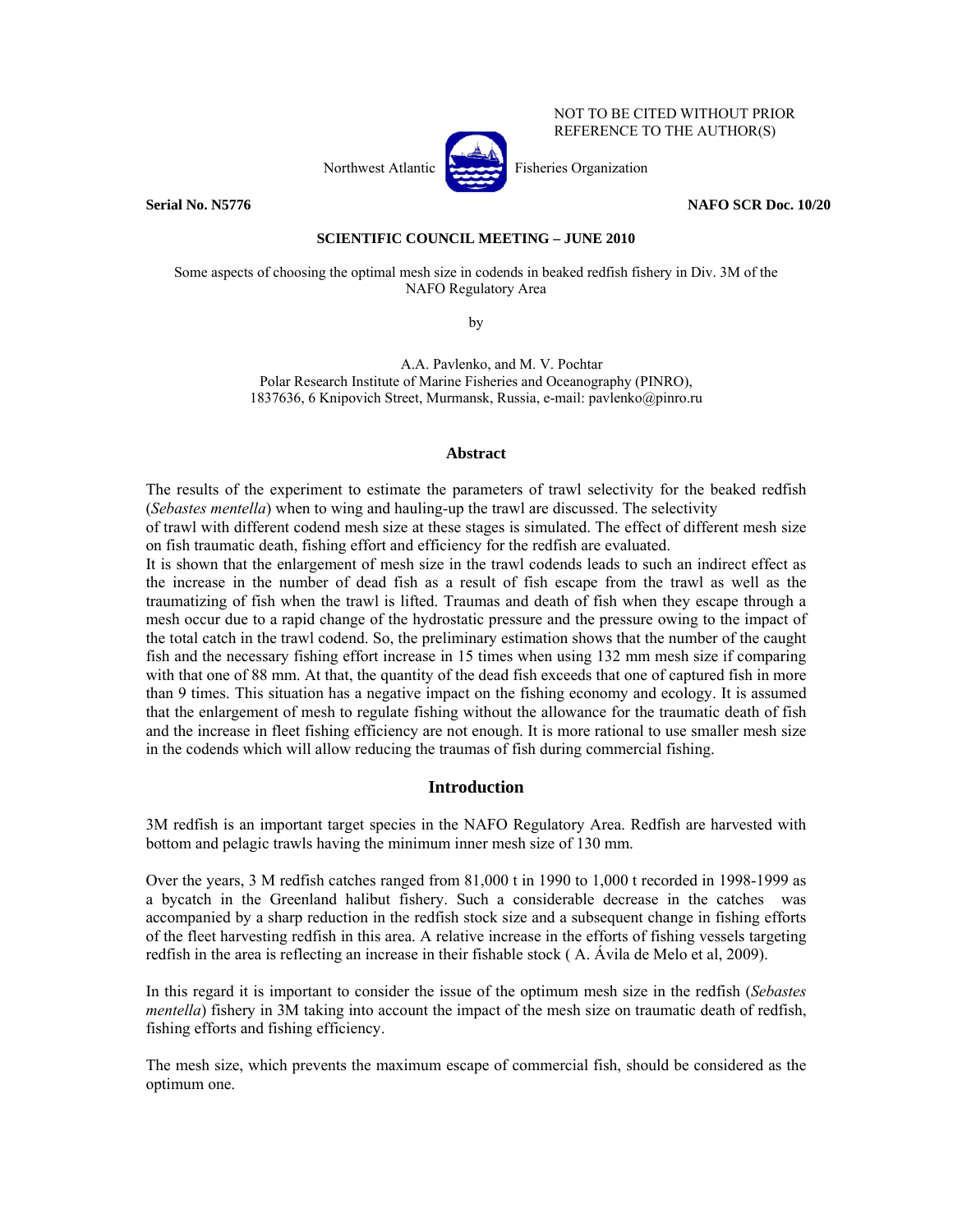At substantiating the minimum mesh size in trawl condends, considerable difficulties are caused by the lack of data on survival of fish escaped from the trawl during its towing and haul-up. Some authors (Konstantinov, 1981; Konstantinov et al., 1983) believe that deepwater redfish escaping from the trawl during haul-up die. Therefore, it is important to estimate the number of redfish escaping from the codend during hauling.

Since no new experimental studies into trawl selectivity and assessment of the number of redfish escaped through the codend mesh have been conducted in NAFO 3M up to now, one can use the findings from the similar studies carried out in other areas using similar gear to get an approximate consideration. The findings from other experiments on the similar target species *(Sebastes mentella)* can be used based on the principle of geometrical similarity of the mesh and similar target species (Baranov, 1914, 1948).

### **Material and methods**

## **Selectivity**

Experimental studies into the trawl selectivity for *Sebastes mentella* have been conducted in NAFO Div. 3N and the Barents Sea in different years.

The trawler *Vaigach* carried out experimental work on selectivity for redfish (*Sebastes mentella*) in September 1994 in NAFO Div.3N. A standard mid-water trawl 76/336 m with eight-panel codend made of polyamide (PA) with the diamond-shaped mesh was used during the experiment. Trawl codends were removable and had the actual mesh size of 88, 118 and 132 mm. The mesh size was measured with a 2 mm thick ICNAF plate inserted into the mesh with 5 kg force. Bags were made of polyamide netting with resulting linear density of 2 x 5.7 kTex. Trawl rig corresponded to that used during commercial fishery. Speed of hauling was 3.5 - 3.6 knots, duration 40-60 min. Trawl codend selectivity was estimated by coveting it with a fish capturing netting around the whole bag. Its perimeter was by 50% larger than the bag's cylindrical part. The front edge of the catcher was attached to the conical part of the codend 7 m away from its cylindrical part, rare edge was 4 m behind the codend. The catcher was made of polyamide with linear density of 5.7 kTex and mesh size of 50 mm. (Lisovsky *et al*, 1995).

The R/V *Krenometr* undertook experimental work on assessment of the number of redfish (*Sebastes mentella*) escaping through the codend during towing and haul-up in the 1990-s in ICES Subarea IIa (the Barents Sea). The technique used was grounded on the fact that the upper fine-mesh covering was separated into two compartments. During towing redfish, which escaped from the codend, were collected by the tail part of the covering. Before the trawl hauling-up this compartment was locked and fish escaping during the hauling-up phase were collected in the second compartment of the fish catcher. After the trawl and fish-catcher are hauled up the catch in each compartment was measured and counted. The quantity of fish escaped from the codend during towing and haul-up was also counted. Trawling were made by a bottom trawl 45/47m with 126.1 mm mesh size of codend made of polyamide netting with the diamond-shaped mesh. Trawling speed was 3.5-3.7 knots; duration of towing was 2 hours, speed of hauling-up - 2.0-2.5 m/sec. (Lisovsky *et al*, 1995).

Data on the escaping redfish and from selectivity experiments are used for the redfish fishery in NAFO Div.3M by reason of assumption of the principle of geometrical similarity (Baranov, 1914, 1948), which states that the selectivity depends only on the relative geometry of the mesh and the fish: "Since all meshes are geometrically similar and all fish of the same species (within a reasonable size range) are also geometrically similar, the selection curves for different mesh sizes must be similar" (quoted, in translation, from Wulff, 1986, p. 101).

This assumption is corroborated by comparison of the maximum circumference (girth) of redfish *(Sebastes mentella)* body from NAFO Div.3M with that from ICES Subarea IIa (the Barents Sea),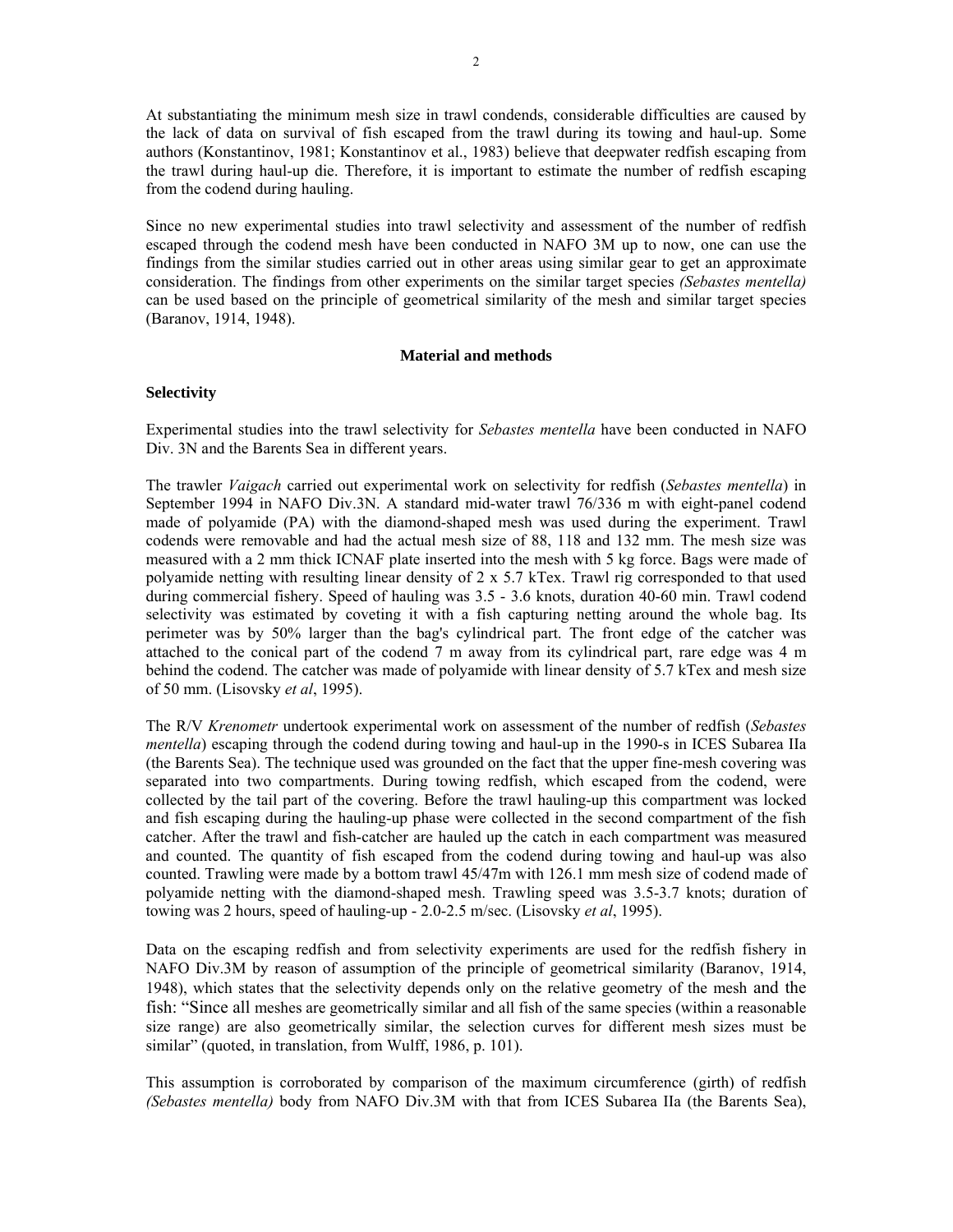which was made by different researchers (Valdes and Fraxedes, 1981), (Konstantinov at al, 1983). The results of comparing these dimensions show that there is no significant distinction between the body



sizes of redfish *(Sebastes mentella)* from different ocean areas (Figure 1).

**Figure 1**. Relationship between the length and maximum girth in beaked redfish *(Sebastes mentella)*  in the Barents Sea (ICES Sub-area IIa) and Flemish-Cape (NAFO Div.3M) (Konstantinov et al, 1983 (1,2); Valdes and Fraxedes, 1981 (3)

Also this assumption is corroborated by comparing selectivity factors  $S_f$  of different pelagic trawls which was be experimental estimated in NRA and in II ICES sub-area according to red fish *(Sebastes mentella)* (Lisovsky et al, 1995; Valdes and Fraxedes, 1981), (Table 1). There are no evidence differences between selectivity factors  $S_f$  of pelagic trawls with approximately same inner mesh size of codends from 118 mm to 126 mm. For these meshes the selectivity factors are about 2.5. This result also evidence that the trawl selectivity parameters for red fish *(Sebastes mentella)* of different areas are approximately same for same trawls. So, for preliminary analyze it is possible to use the data of trawl selectivity for same species form different areas for same trawls.

**Table 1**. Selectivity factors  $S_f$  of pelagic trawls for red fish *(Sebastes mentella)* from different areas.

| Region                        | Mesh size, mm | Sf   |  |  |  |
|-------------------------------|---------------|------|--|--|--|
| 3 M NAFO*                     | 120           | 2,47 |  |  |  |
| II ICES**                     | 126           | 2.49 |  |  |  |
| 3 N NAFO***                   | 118           | 2,49 |  |  |  |
| * - Valdes and Fraxedes, 1981 |               |      |  |  |  |

\*\* - present work paper

\*\*\* - Lisovsky et al, 1995

# **Analyses of the effects of using various minimum mesh sizes on damage and mortality of fish escaping from the trawl codend**

According to research findings, the number of injured and dead redfish escaping through the codend mesh during haul-up mostly depends on the mesh size. This circumstance should be taken into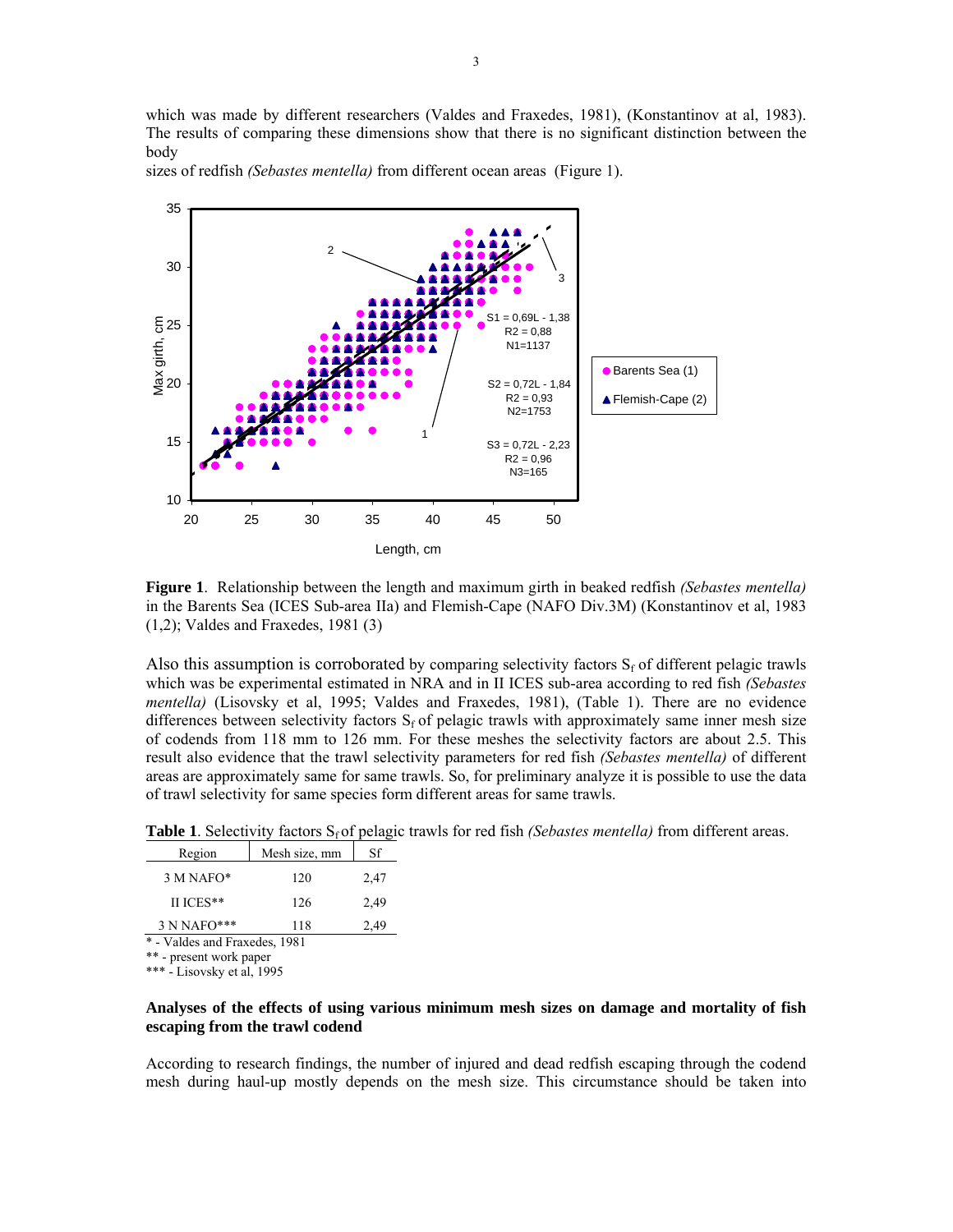account when choosing an optimum codend mesh size. Therefore, the quantitative estimate of relationship between mortality and the codend mesh size is important.

Mesnil's method (Mesnil, 1996) was applied.

Let *G* be the number of fish entering the codend, and  $p<sub>s</sub>$  be a proportion of fish retained and brought aboard. *Ps* corresponds to codend mesh selectivity with respect to each length of fish. Then, the number of fish brought aboard, i.e. the catch, is Y:

$$
Y = p_s G \tag{1}
$$

Suppose that *pl* is a proportion of the retained fish Y which are landed while the reminder are discarded. Then, catch landed, *L* and discarded, *D*, can be expressed as:

$$
L = p_l Y \tag{2}
$$

$$
D = (1 - p_i)Y
$$
 (3)

Consider the values of catches taken with trawl having the mesh size  $m_1$  and  $m_2$  per fishing effort  $r_1$  :

$$
Y_1 = p_{s,m_1} G_{m1} r_1 \tag{4}
$$

$$
Y_2 = p_{s,m_2} G_{m1} r_1 \tag{5}
$$

Variations in codend mesh size  $m_n$  and selectivity  $p_s$  results in changing the Y catch value. Then, given the similar fishing conditions, the catch  $Y_3$  with  $p_{s,m2}$  will be equal to the  $Y_1$  catch if fishing effort  $r_1$  changes to  $r_2$ :

$$
Y_1 = Y_2 \times r_2 = Y_3 \tag{6}
$$

Writing equation (6) considering (4) we have:

$$
\sum_{li}^{l_n} G_{m1,li} p_{sli,m_l} r_1 w_i = \sum_{li}^{l_n} G_{m1,li} p_{sli,m_2} r_1 r_2 w_i
$$
\n(7)

where  $w_i$  is the weight of fish having the length  $l_i$ .

So, effort  $r_2$  which is needed to obtain the catch can be expressed from (6) and (7):

$$
t_2 = \frac{Y_1}{Y_2} = \frac{\sum_{l}^{l_n} G_{m1,l} p_{s,l_{l,m_1}} w_i}{\sum_{l}^{l_n} G_{m1,l} p_{s,l_{l,m_2}} w_i}
$$
(8)

Therefore, to obtain the catch  $Y_3$  which weight is equal to the catch  $Y_1$ , it is necessary to change the number of fish entering the codend, substitute  $G_1$  for  $G_3$ . Then from equations (5) and (6) we have the catch  $Y_3$  as: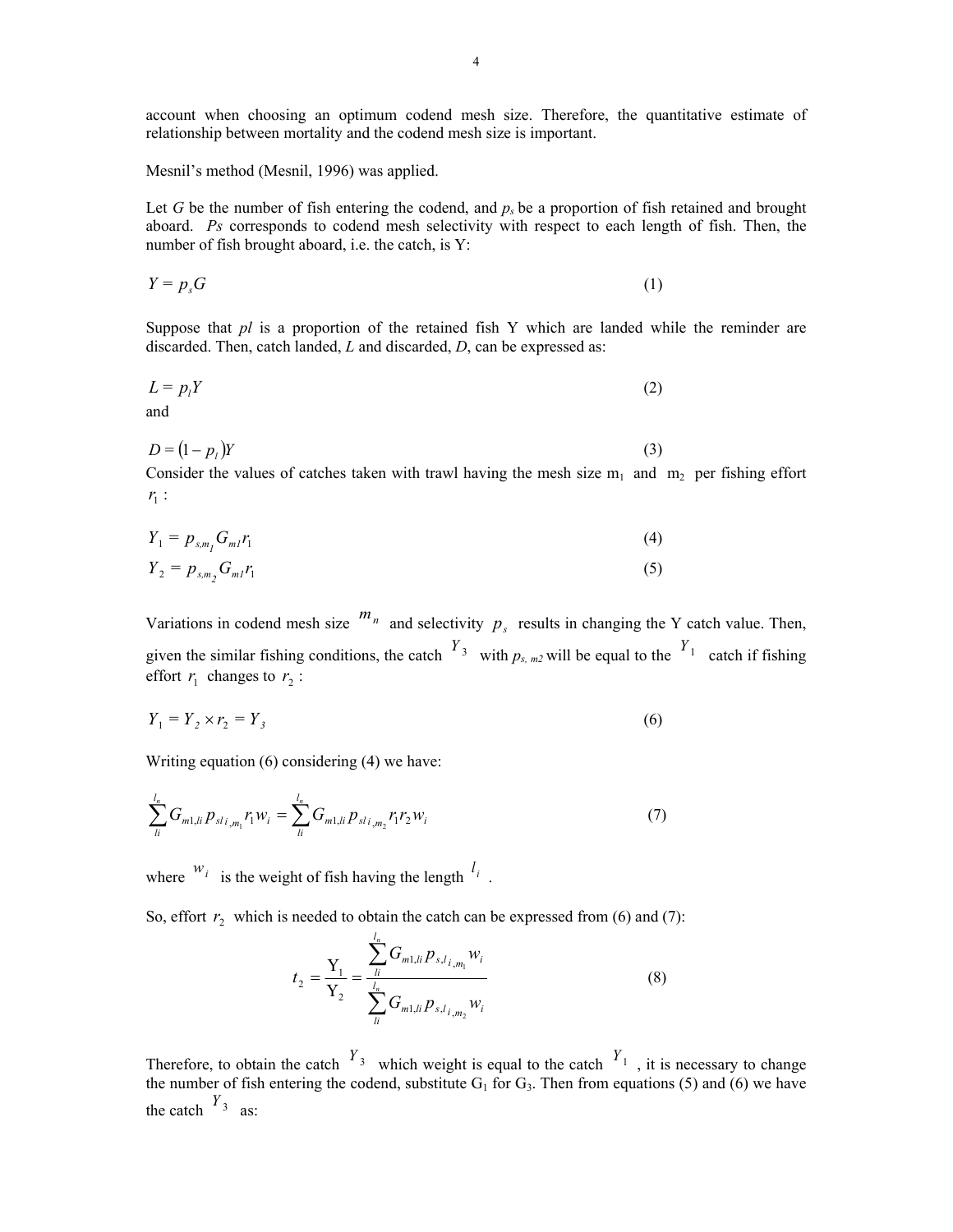$$
Y_3 = p_{s,m_2} G_{m1} r_1 r_2 \tag{9}
$$

Or considering (1):  
\n
$$
G_3 p_{s,m_2} = p_{s,m_2} G_{mI} r_1 r_2
$$
\n(10)

we express  $G_3$  as:

$$
G_3 = \sum_{li}^{l_n} G_{m1,li} r_1 r_2 \tag{11}
$$

To determine the effect of fishing with different mesh size  $R_{m_n}$  on fish mortality we use equation (Breen et al 2007) for the catches taken with the trawl having different codend mesh size  $m_n$ .

$$
R_{m_n} = L_{m_n} + D_{m_n} (1 - s_{d, m_n}) + G_{m_n} (1 - p_{r, m_n}) (1 - s_{e, m_n})
$$
\n(12)

where  $s_{d,m_n}$  - survived portion of discarded fish.

 $s_{e, m_n}$  - portion of fish survived after escaping from trawl through the codend.

Consider that the selectivity of trawl  $p_{st}$  and survival rate of fish  $S_{et}$  during towing and haul-up to the surface  $p_{sh}$  and <sup>S<sub>eh</sub></sup> are different, then from equation (1, 2, 3, 4) equation (12) can be expressed as:

$$
R_{m_{h}} = [G_{m_{h}}P_{st}P_{st}P_{st}P_{t}] + [G_{m_{h}}P_{st}P_{st}(1-p_{t})] + [G_{m_{h}}((1-p_{st})(1-s_{et})+p_{st}(1-p_{st})(1-s_{eh}))]
$$
\n(13)

or

$$
R_{m_n} = G_{m_n} [p_{st} p_{sh} p_l + p_{st} p_{sh} (1 - p_l) + ((1 - p_{st}) (1 - s_{et}) + p_{st} (1 - p_{sh}) (1 - s_{eh}))]
$$
\n(14)

Length relation parameters  $p_{st} p_{sh}$  and  $s_{et}$  *s<sub>eh</sub>* have transformed to age relation by using probability function of length / age, which is calculated by size-age key (Breen et al 2007):

$$
P_{x,a} = \sum (p_{x,l} p_{la})
$$
\n(15)

To perform further calculations, suppose that length distribution of redfish concentrations being targeted is equal to the average length distribution of redfish *(Sebastes mentella*) in Sub-area NAFO 3M from the EU redfish surveys conducted in 1998-2008 (A. Ávila de Melo *et al*, 2009) (Figure 2.)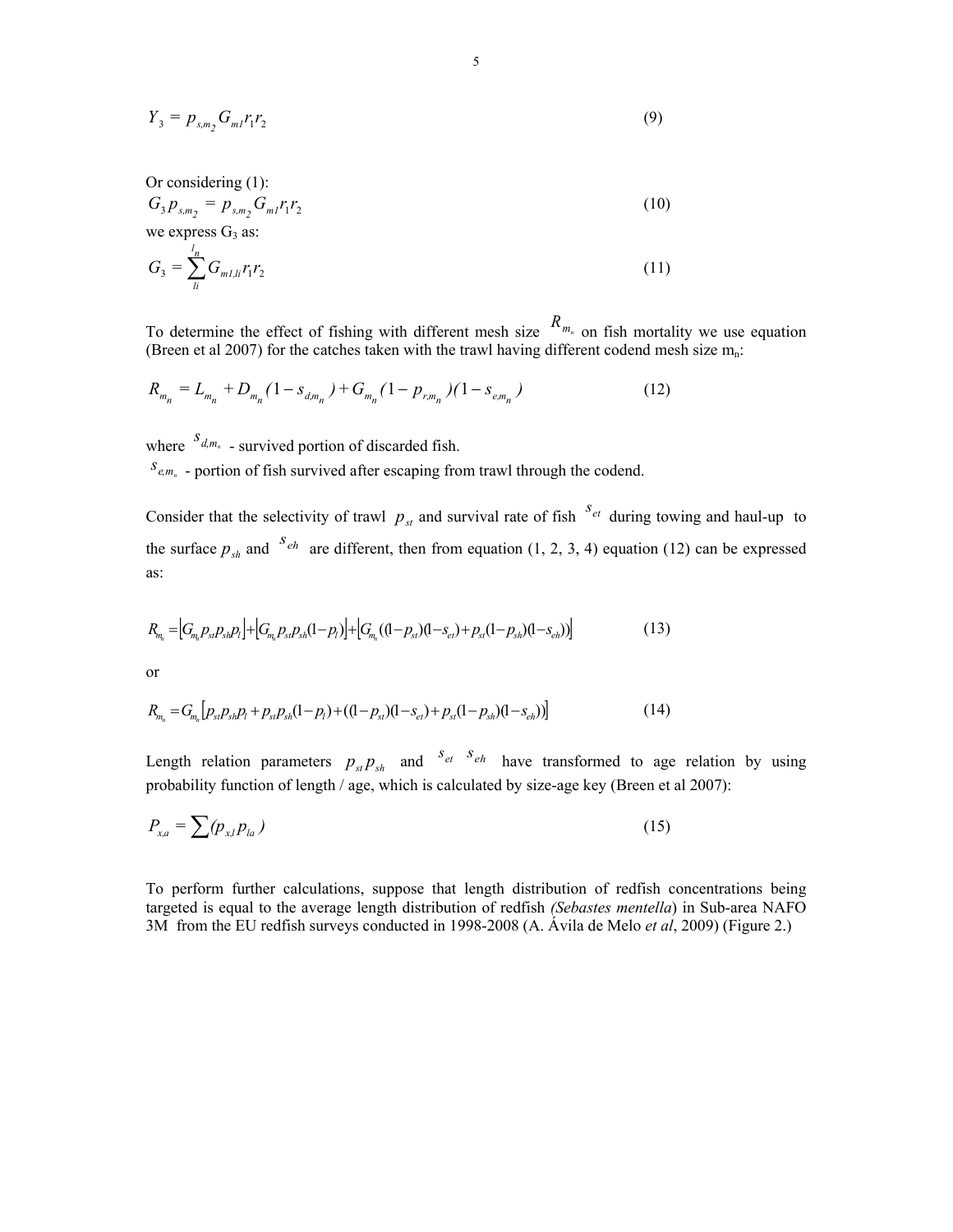

**Figure 2**. Average length distribution of redfish (*Sebastes mentella*) in NAFO Division 3М

Now suppose that all the fish which pass through the codend during trawling operations survive i.e.  $s_{et} = 1$ . Then, in accordance with the precautionary approach, suppose that all the fish which pass through the codend when hauling up die, i.e.  $s_{eh} = 0$ . Now assume that there are no discards in fishing, i.e.  $D = 0$  and  $s_{d,m} = 1$ 

Supporting the above assumptions, we have the following parameters from equation 12 and 13: − the number of fish in the landings:

$$
N_{l} = \left| G_{m_{n}} p_{st} p_{sh} \right|
$$
\n- the number of fish escaped from the codend during towing:  
\n
$$
N_{t} = \left| G_{m_{n}} (1 - p_{st}) \right|
$$
\n- the number of fish escaped from the codend during hauling-up:  
\n
$$
N_{hup} = \left| G_{m_{n}} p_{st} (1 - p_{sh}) \right|
$$
\n(18)

Using the above formulas, we get the number of fish that correspond to catches and escapes during towing and hauling-up of one tonne of redfish caught by the trawl having a codend mesh size of 88, 100, 118, 125 and 132 мм.

If we assume that all the fish which pass through the codend during hauling-up die in the result of the physical trauma and injury and large changes of hydrostatic pressure then the coefficient of relative mortality  $k_{\text{mort}}$  is calculated as a ratio of dead fish  $N_{\text{hup}}$  to fish caught  $N_l$  (19):

$$
k_{mort} = \frac{N_{hup}}{N_l} \tag{19}
$$

The relative fishing effort needed to catch 1 tonne of redfish with different codends having different mesh size, i.e.  $t_n$ , is calculated using formula 8 from the ratio of the number of fish entered the trawl to the number of fish retained.

## **Results**

In this paper, the initial selectivity parameters for two trawling stages were taken from the experiments conducted with the 126,1 mm codend mesh size. Data on selectivity during towing and haul-up are presented in Table 2 and Figure 3.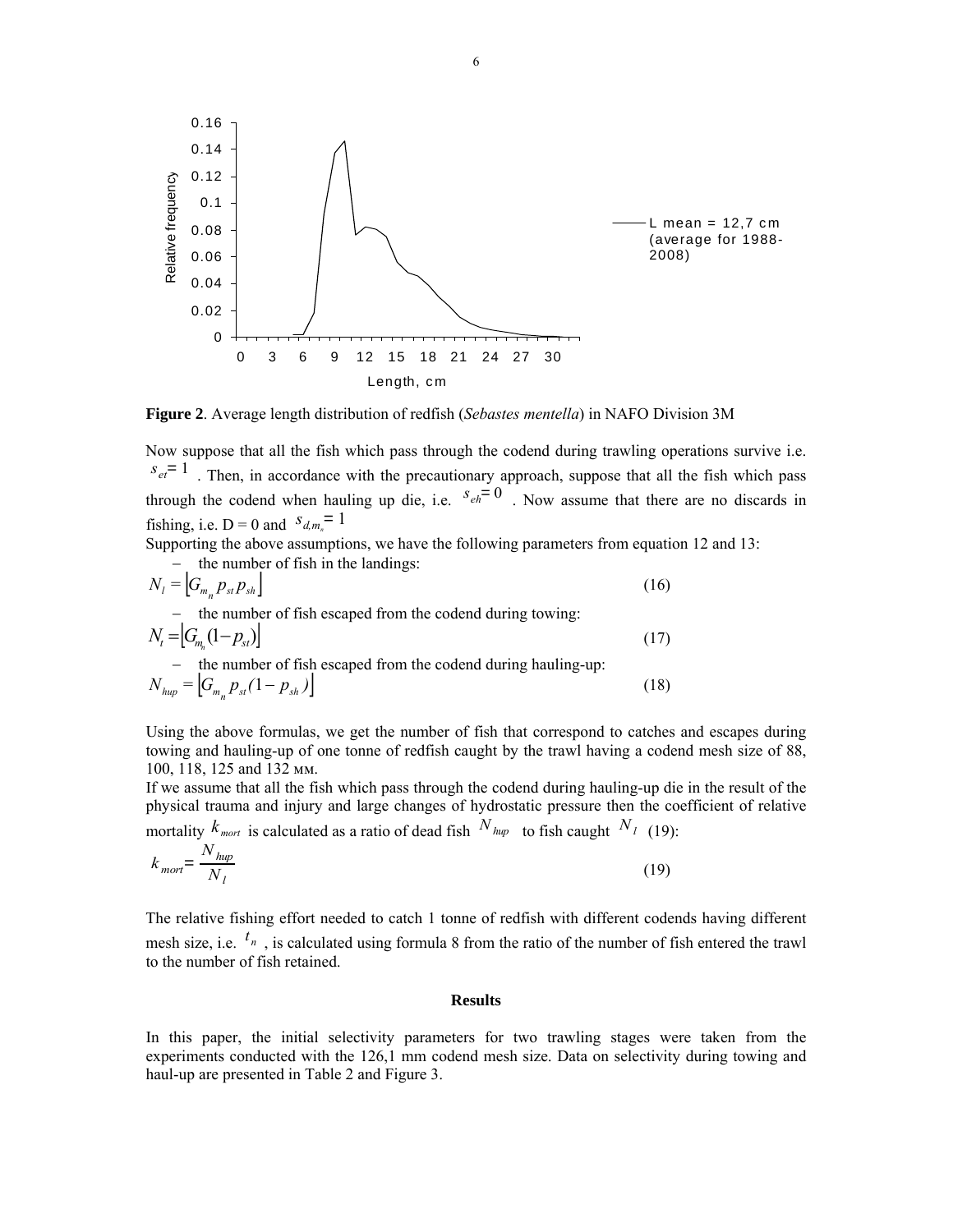For other mesh sizes, the selectivity parameters were simulated based on the principle of geometrical similarity (Baranov 1914, 1948) given the same selectivity range (Table 3).

| Trawling                                            | $L_{50\%}$   | Standard | S.R.,      | Standard                | Akaike's information criterion  |
|-----------------------------------------------------|--------------|----------|------------|-------------------------|---------------------------------|
| stages                                              | cm           | error    | cm         | error                   | (AIC)                           |
| Towing                                              | 28.2         | 0.50     | 8.8        | 0.70                    | 44.5                            |
| Hauling-up                                          | 29.6         | 0.42     | 4.9        | 0.49                    | 36.1                            |
| Total                                               | 31.4         | 0.32     | 4.8        | 0.44                    | 41.4                            |
| 1.00<br>0.75<br>Selectivity<br>0.50<br>0.25<br>0.00 | 13<br>5<br>9 | 21<br>17 |            | 25 29 33 37 41 45 49 53 | towing<br>hauling-up<br>- total |
|                                                     |              |          | Length, cm |                         |                                 |

**Table 2**. Data on selectivity for redfish *(Sebastes mentella)* during towing and hauling-up using a codend mesh size of 126.1 mm

**Figure 3**. Richard's selectivity curves for various trawling phases (towing, hauling-up) in the redfish (*Sebastes ment*ella) fishery and total trawling using a codend mesh size of 126.1 mm.

| Trawling phase          | $L_{50\%}$ cm | S.R., cm |
|-------------------------|---------------|----------|
| Mesh size 88 mm         |               |          |
| Towing                  | 21.9          | 4.8      |
| Hauling-up              | 19.7          | 8.8      |
| Total                   | 20.6          | 4.9      |
| <u>Mesh size 100 mm</u> |               |          |
| Towing                  | 22.4          | 8.8      |
| Hauling-up              | 23.5          | 4.9      |
| Total                   | 24.9          | 4.8      |
| Mesh size 118 mm        |               |          |
| Towing                  | 29.4          | 4.8      |
| Hauling-up              | 26.4          | 8.8      |
| Total                   | 27.7          | 4.9      |
| Mesh size 125 mm        |               |          |
| Towing                  | 28.0          | 8.8      |
| Hauling-up              | 29.3          | 4.9      |
| Total                   | 31.1          | 4.8      |
| <u>Mesh size 132 mm</u> |               |          |
| Towing                  | 32.9          | 4.8      |
| Hauling-up              | 29.5          | 8.8      |
| Total                   | 31.0          | 4.9      |

**Table 3**. Estimated data on selectivity of redfish *(Sebastes mentella*) during towing and hauling-up with different codend mesh size.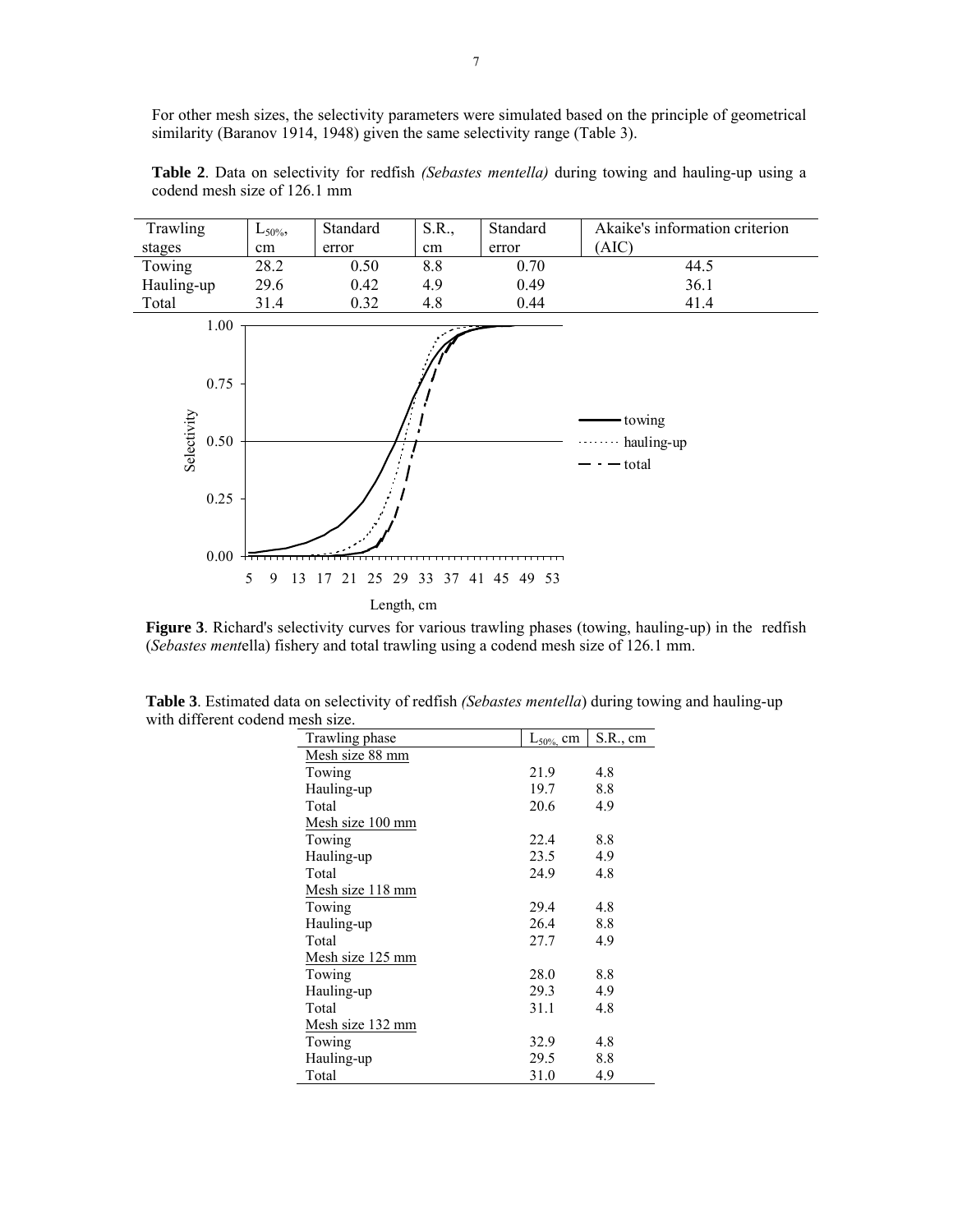Obtained results testify, that catch of trawl with codend mesh size 88 mm will be equal to catch of the same trawl with bigger mesh size only with increasing of fishing number fishes in many times. This mean that for release own quota by 132 mm mesh size a fishing fleet will need increase fishing effort in 15 times more then with codend mesh size 88 mm (Figure 4).



**Figure** 4. Number of fishes that are necessary for catch one ton of redfish *(Sebastes mentella)* by different mesh size of trawl codend and corresponding it the relative fishing effort – *t*.

In addition to, with increasing of codend mesh size, amount of dead fish increases too, with equal weight of catch (Figure 5). This means that the amount of dead fish is much more than numbers of caught fish. For example one unit of catch with codend mesh size of 132 mm do dead fishes in nine times more  $(k<sub>mort</sub>)$  then are caught one (Figure 6).



**Figure 5**. Relative frequency mortality of redfish *(Sebastes mentella)* for equal weight of catch by different codend meshes size.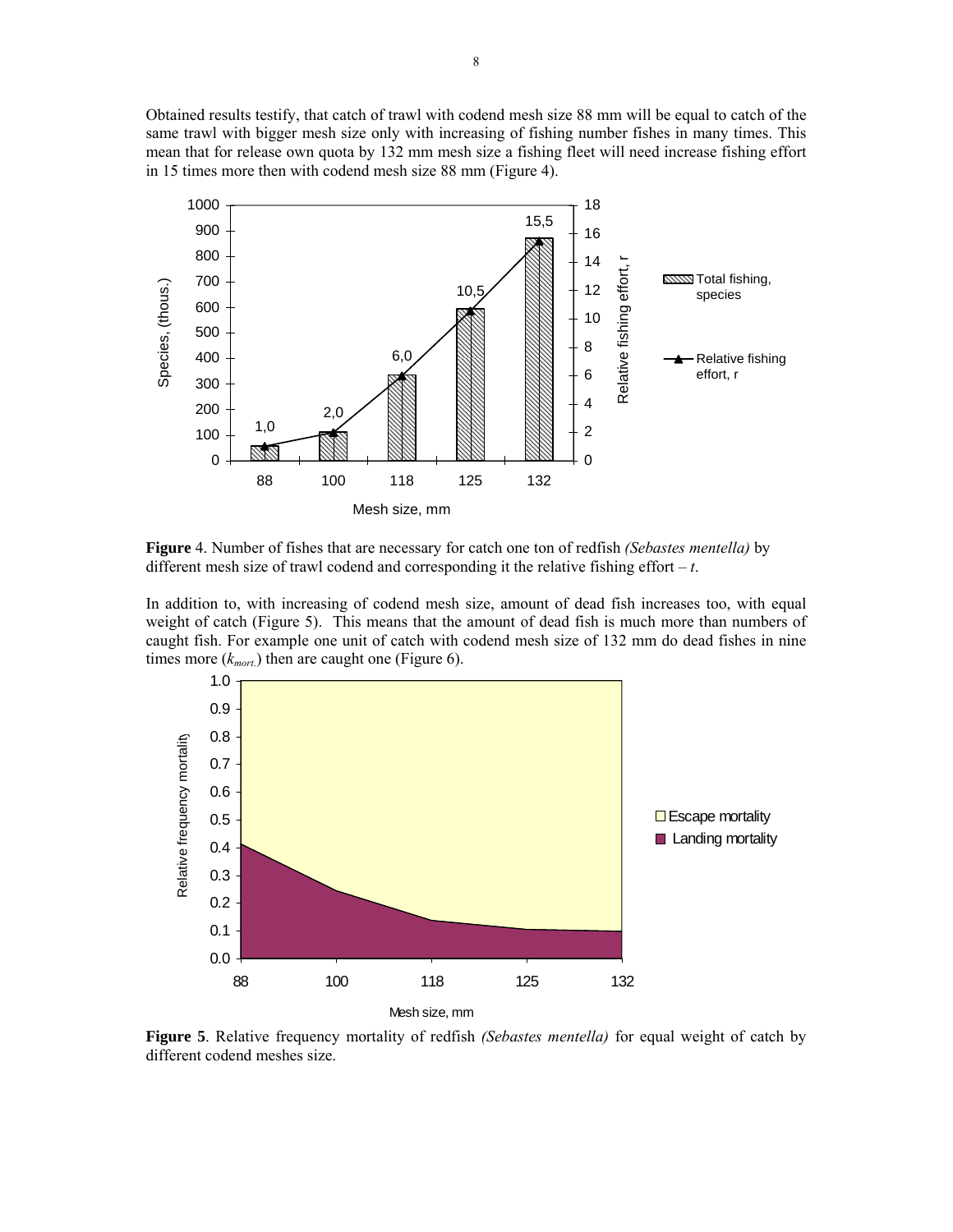

**Figure 6**. Number of fishes that are landing and dead for catch one ton of redfish *(Sebastes mentella)* by different mesh size of trawl codend and corresponding it the relative mortality  $-k_{\text{mort.}}$ 

### **Conclusion**

The increase in the codend mesh size causes the side effects associated with the increase in the number of fish, which die in the result of escaping through the trawl and are injured during haul-up to the surface.

Such a situation takes place due to considerable slack in the codend mesh and increase in the mesh opening during the haul-up to the surface. This is caused by a lower speed of bringing the trawl nearer to the vessel board than during towing.

Slack in the codend mesh and increase in the mesh opening allow the larger fish to freely pass through the codend mesh that is indirectly justified by the selectivity parameters observed during various trawling phases (Table 1). L<sub>50%</sub> in the haul-up phase is 4.7% higher than in the towing phase and this indicates that larger fish are sorted out during haul-up due to the changes in the mesh geometry and tension.

All fish escaping from the trawl codend during haul-up die as a result of trauma. The traumas caused by rapid changes in hydrostatic pressure and pressure brought by all the catch in the codend.

Therefore, these fish become a waste both for fishing and for the whole stock.

Moreover, with the increase in the mesh size there should be an increase in the number of fish entering the trawl and being sorted out by the trawl codend compared to the smaller mesh size (Figure 4; 5). This inevitably results in the increase of dead fish and in a multiple increase in fishing efforts necessary to attain the TAC. Preliminary calculations suggested that to harvest 1 ton of redfish when using the 132 mm mesh, compared with the 88 mm mesh, the number of fish entering the trawl and fishing efforts will increase by more than 15 times. Moreover, the number of fish which have been dead after escape from the codend with the 132 mm mesh size will be in 9 times more than the number of caught fish (Figure 6).